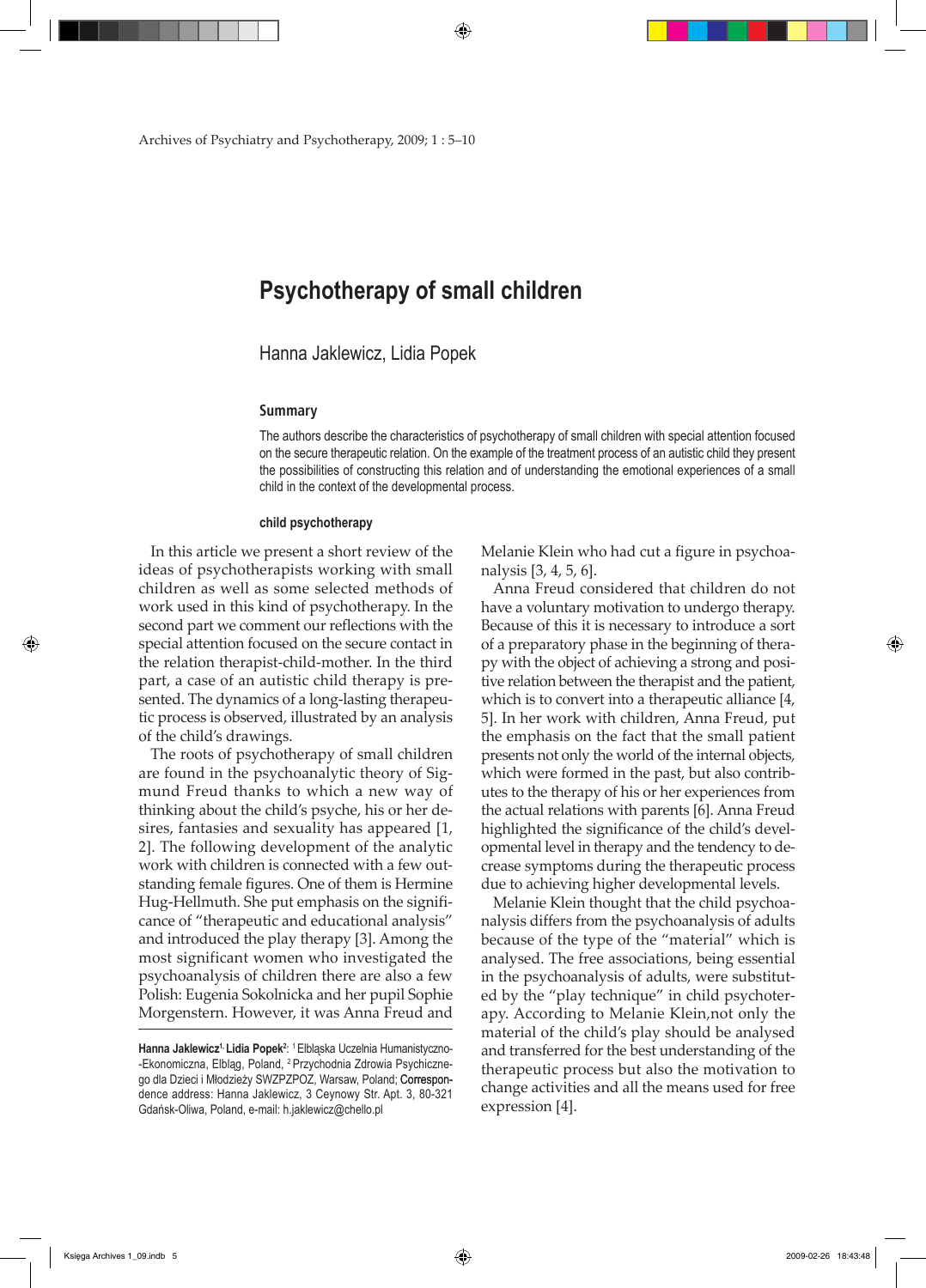The developmental approach in psychoanalysis is reflected by the conceptions of Wilfred Bion and Donald Winnicott. Bion put the emphasis on the significance of a mother-child relation, in which the mother may accumulate the frequent and quick-tempered physical and emotional states of the child in her empathic reactions [7, 8]. On the other hand, Winnicott claimed that the attempt to imitate the natural process which characterises every mother in the relation with her child is an essential part of each therapeutic process [9]. One of his biggest theoretical innovations was the description of the "third space" [6, 7]. Winnicott's idea, which was based on the assumption that the child by itself does not exist but it is always combined with the mother, has been reflected in many further studies and works.

The investigations of Esther Bick, supported by the continued observations of children, led the conception of the "second skin". According to Bick there is a certain primary function related to the child's skin because all the parts of the personality are sensed as if they could not be kept together. For this reason the internal function of the continent object, which contains these parts of self (similarly to the skin), is indispensable. It is formed with the help of the external object, able to perform this early function. The dysfunctional development of this primary skin may create the second skin as a substitute of the function performed by the continent skin [9].

Basing on the findings of different scientific disciplines, John Bowlby described the process of the formation of a trustful relation and the consequences of its absence in the early development of child [10]. The emotional and physical accessibility of a mother is the necessary criterion ofa successful formation of the trustful attachment pattern, which enables correct development of the child [11].

Allan Shore presented a multi-level connection between the trustful relation of attachment and the neurological development as well as the processes of neurohormonal regulation of a small child [12, 13]. Since the period of early pregnancy until the age of two, the intense re-organizational changes in the brain, especially in the dominating right cerebral hemisphere occur. This development consists of the formation and the stabilization of the synaptic conjunctions, necrobiosis of inactive conjunctions and myelinization of the neurons. A lot of investigations show that the synaptic conjunctions formed in this period are directly related with the experiences of trustful relation with the mother.

The research conducted by Colwyn Trevarthen shows that there is a rich "preverbal" communication between the mother and the child, which appears a long time before the development of speech [7, 14].

All mother-child therapies are based on the assumption that there is a common psychical area in which the mother brings her representation to the relation with the child. Daniel Stern claims that this observation has opened a new discipline, which is the infantile psychiatry [15].

The aim of the psychotherapy of small children, independently of the generally accepted theoretical basis, is to enable a correct development of their emotional, intellectual and social possibilities. The character and quality of the emotional relation with the mother has an essential impact on the therapy's aims. The correction of this relation, if it is not correct, and its optimisation give chance to conduct a successful therapeutic process.

The assessment of the psycho-physical condition and the psychopathological symptoms together with the description of the mother-child relation and the family situation is the basis to develop a small child therapeutic programme.

The first contact with the child patient is organized as a family diagnostic meeting. A family session helps to evaluate the position of the child in the family, the way communicating between the family members and the mother-child relation [16]. The mother has a special role in the therapy of a small child. During the session she is an observer or an active participant. Each session is being discussed with her. The therapist interprets the child's behaviour, explains its symbolic meaning. He or she "shows" the possibility of the new forms of co-operation with the child to the mother. The mother learns to recognize the child's needs and to satisfy them. Gradually, there is being constructed a feeling of confidence and security in the mother's role [16]. A secure therapeutic contact therapist-mother-child is the base of an efficient therapeutic process.

Martha Welch created a *holding therapy* method which is based on the assumption that one of the main reasons of the autism is the lack of the child's feeling of security in the relation with

Archives of Psychiatry and Psychotherapy, 2009; 1 : 5–10

⊕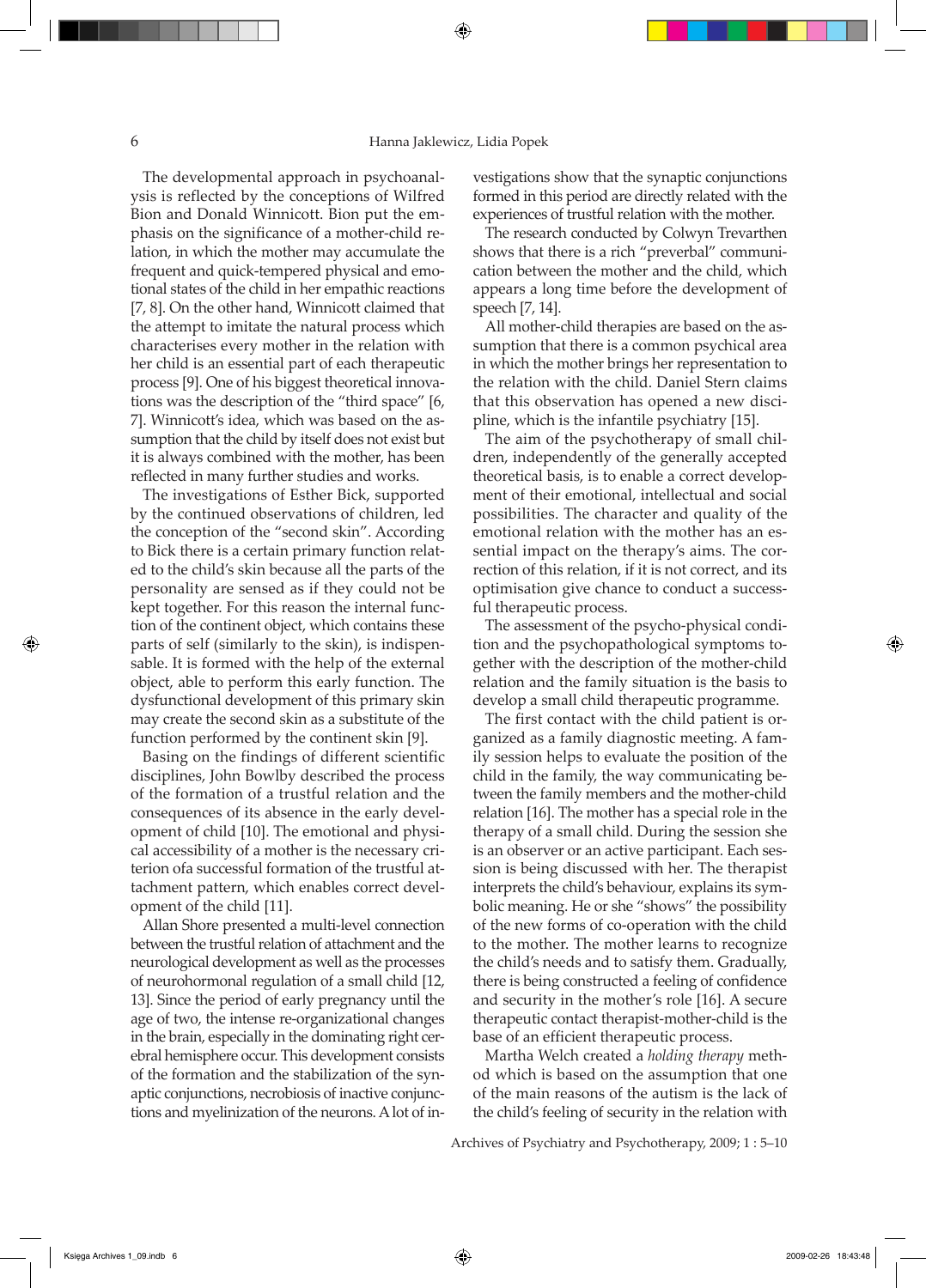the mother. The holding therapy derives from the etological conceptions and it refers to those psychoanalytic assumptions which consider the process of the formation of the relation of attachment between the mother and the child as basic to the further personal development [17].

Because of the limited verbal contact with a small child, or with an autistic child, an important role belongs to the forms of work based on the non-verbal communication, such as: the play therapy, music therapy or drawings. The words of Winnicott that playing is a therapy was the beginning of the development of therapy through the play [5, 18, 19, 20]. This method is applied in a directive or a non-directive form, according to the theoretical orientation of therapists. The example of a non-directive play therapy is the method developed by Virginia Axline [5] and the therapy in the sand-pit by Margaret Lowenfeld [18]. The directive play therapies are applied in the cognitivebehavioural approach. The therapist plans and proposes to the child a specific prescribed playing activity which reminds a task [5].

The music therapy, applied in the therapy of small children, is based on the assumption that the elements of music (like the sound, its intensity and vibrations, the rhythm, the pace, the tone etc.) refer to the cenesthetic communication in the foetal life, to the feeling with all the parts of the body. This form of therapy results are useful already in the foetal life, in the neonatal and infant period. Music plays the role of the mother, prolonging her biological presence [20].

The drawing may be used in psychotherapy since the moment when the child is in the age when he or she is able to keep a pencil. In the psychotherapy of small children the drawing method is employed as a diagnostic test or as a form of work with the child. In this second case it has some important functions: it communicates the problems which the child is not able to communicate, it is interpreted by the therapist, it informs about the changes which take place in the therapy, it inspires to take new forms of work and to the therapy programme adjustment.

The autistic children's drawings are especially important to the clinicians and therapists. If they manage to decode the symbols transferred in the children's message drawings, it gives them a chance to get into their hermetic world.

The analysis of the drawings of Ania (an autistic child) will show us their significance in the therapy.

Ania has developed correctly until the age of two. In the  $24<sup>th</sup>$  month of her life the first symptoms of autism appeared and started to progress very rapidly. When Ania was three years old, the diagnosis of the child autism (F84.0) was put.

The clinical description was dominated by: loss of the relations with the environment, lack of the reaction for the presence nor the absence of the mother, loss of eye contact, speech regression, loss of the interests, some stereotypical plays (with pieces of paper or little sticks). In Ania's behaviour we observed numerous stereotypies which were executed very precisely.

The complex therapeutic programme constructed for Ania consisted of different methods and techniques of work with a small child (behavioural and educational techniques, "following the child"). The therapy was started with the holding session [17], during which Ania rejected the physical contact; the eye contact was established. The mother's activity and her involvement in the therapy was crucial for the progress of the therapeutic process. The mother's detailed notes concerning Ania's behaviour and reactions in different situations helped a lot to enrich the therapy programme and enabled the evaluation of the methods applied in the work with the child were appropriate. Ania's drawings were created spontaneously and had an important role in the therapy programme adjustment. Furthermore, they inspired the therapists to take some key therapeutic decisions.



Drawing 1 – a scratchy, Ania, age of 3 years and 8 months

Archives of Psychiatry and Psychotherapy, 2009; 1 : 5–10

⊕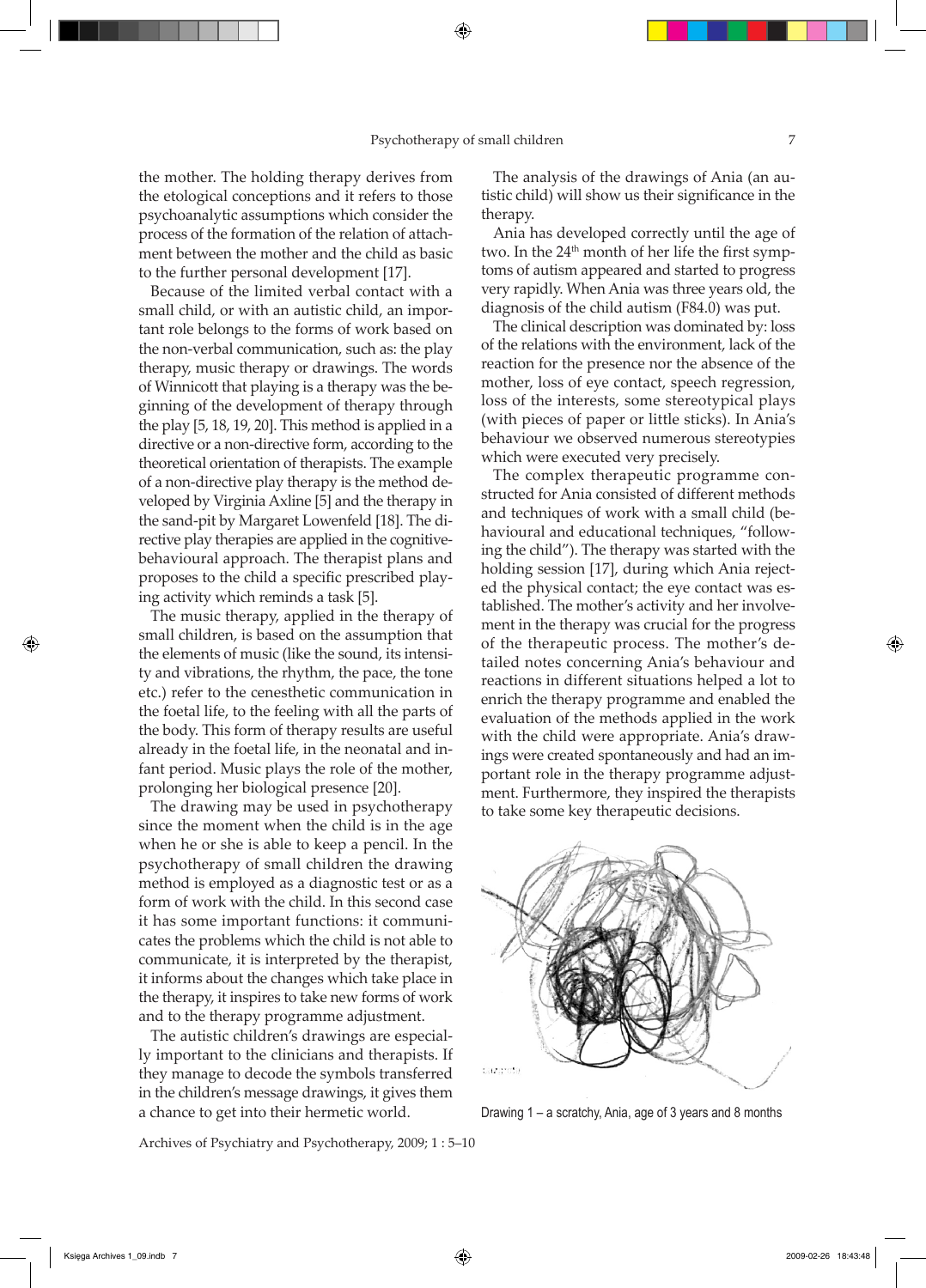### 8 Hanna Jaklewicz, Lidia Popek

⊕

Drawing number 1, a scratchy, drawn by Ania at the age of three years and eight months contains the elements which are characteristic to the autistic child's scratchy (precise spirals which symbolize the closed autistic space). Ania's spiral is colourful, dominated by black and red, the colours which symbolize sadness, anxiety, aggression as well as love. Most of the authors who analyse the psychotic children's drawings doubt in an autistic child's ability to express his or her emotions through colours. It is important to consider the context in which the drawing was created. When Ania saw the coloured pencils and the paper, she was going directly to the table and back a couple of times. She seemed more anxious, the stereotypies were intensifying. The selection of the colours does not seem coincidental as she had tried different colours before choosing black and red. Should those colours have expressed anxiety, sadness and helplessness as the results of inability to understand the surrounding world? Small children's aggression, symbolized by the red colour is usually related to the experience of anxiety.

When Ania was approximately five years old, the first symptoms of withdrawal of autism were observed. Ania was reacting to the presence of her mother. The stereotypies reduced considerably. Echolalic statements and then the first verbal announcements, such as "give it", "no" and finally also "mum" appeared. The character of Ania's plays changed. She gave up the stereotype plays with little sticks and pieces of paper and got back to her old teddy bear and dolls. During the holding, which her mother was still continuing, the girl was not rejecting the physical contact, she was keeping the eye contact, sometimes she even smiled. In that time, together with the mother, Ania started to make some houseworks. Meanwhile the mother was naming the objects or products used to prepare the meals. When Ania finished the task on her own, she was awarded and she could choose the prize. During the walks the girl was reacting to the presence of other people although she was still avoiding the direct contact with them.

At that time the decision to register Ania in the kindergarten was taken. Her first days in the kindergarten were difficult. In the beginning she was staying there for a few minutes. This time was considerably prolonged when Ania started to participate in the activities which she had known before (rhythmics, drawing).

The spontaneous drawings, which come from Ania's kindergarten period, illustrate the changes taking place in her perception of the ambience and her reactions for these changes.

Ania sees her peers. She perceives the emotional reactions of her friend (the drawing "Grześ is crying"). This drawing and Ania's commentary were the signal to start work re-







Drawing 3. Ania, age of 6 years and 2 months "Grześ is crying"

lated to the perception of emotions, their naming and trying to evaluate the level of experiencing them. The plays such as the puppet theatre helped Ania to express the emotions. When Ania participated in such activities, she started to talk

Archives of Psychiatry and Psychotherapy, 2009; 1 : 5–10

⊕

♠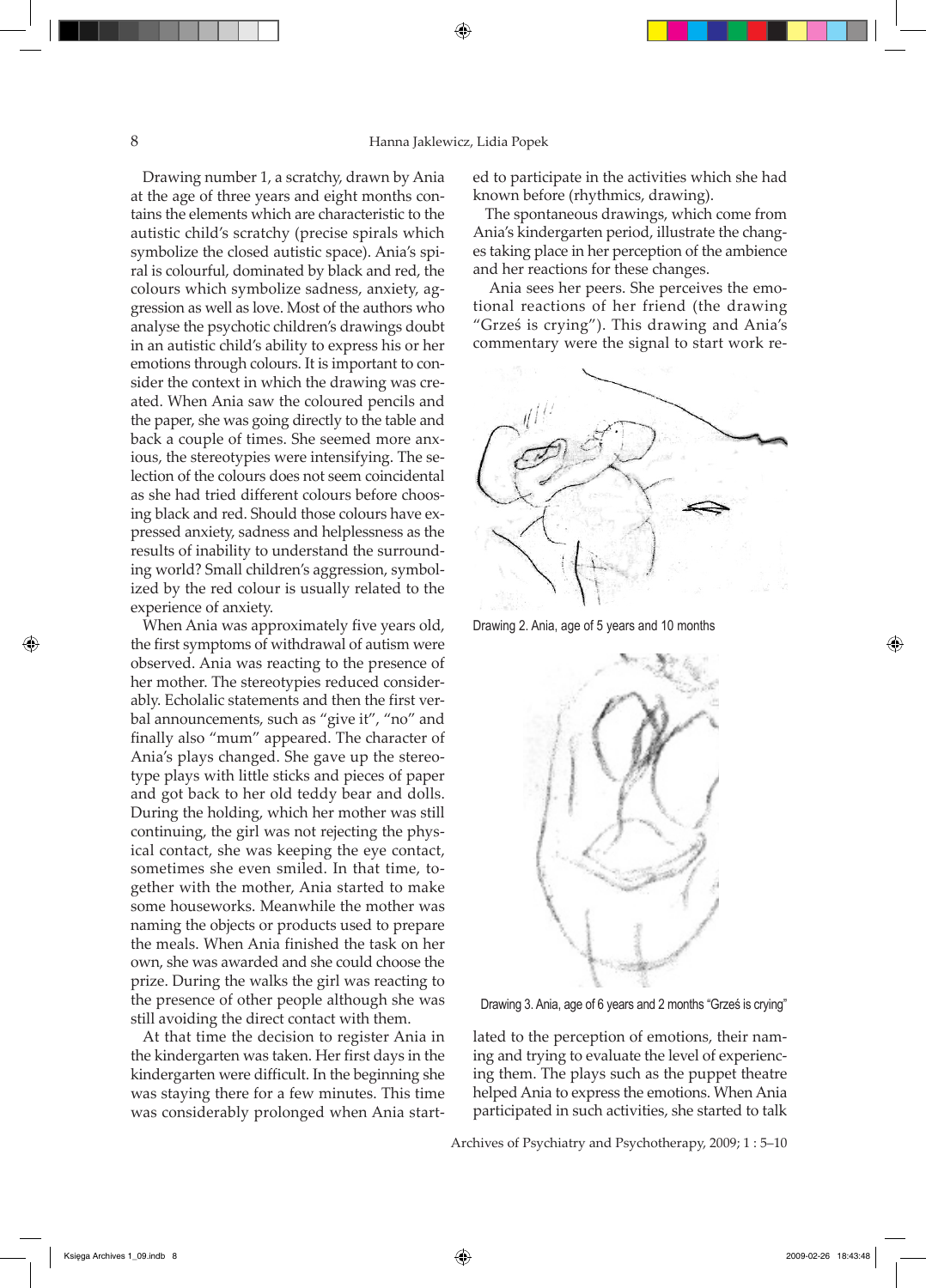more. Her announcements were adequate to the situation context. The echolalia was only appearing in the situations which were new and surely difficult for Ania.

The logopedic activities were included to the therapy. The child's statements were recorded and then played back to stimulate the child to continue the discourse. In the meantime the attempt was made to improve Ania's relations with her peers through the common plays in her house, in a sand-pit and in the house of the friends. The phase of fighting with Ania's fears for the others and making attempts to participate in the play and communicate during common activities was long.



Drawing 4. Ania, age of 6 years and 2 months

The drawing number 4 illustrates the changes in Ania's social abilities development. The girl is in the middle of the picture, she is a central figure, her hands link her with the "others", creating a community.

The following drawing (5) presents Ania with her family. The first time since the creation of a



Drawing 5. Ania, age of 7 years and 8 months .

Archives of Psychiatry and Psychotherapy, 2009; 1 : 5–10

scratchy the colour appears. Ania is between her father and mother. The extended hands symbolize the community. The feeling of the community, expressed by the handshakes, is the motive repeated in many drawings of Ania from that period.

When we analyse Ania's drawings we should pay special attention to the fact that from the level of the scratchy she advanced to the stage of the drawing comparable to her age group. It is quite typical for the autistic children who improve their social performance and emotional state.



Drawing 6. Ania, age of 8 years. Ania is safe, she started to exist as a person.

At the age of eight Ania started going to primary school. The beginning of her school education was a very hard period in her life. Co-operation with the school was an important area of the therapeutic programme. Teachers and pupils were prepared to receive a new girl whose behaviour was sometimes strange and whose statements were not always clear for her friends. This part of the therapeutic programme exceeded the borders of the therapeutic room considerably.

The drawings 7 and 8 were made with a pen. A dark colour illustrates the content of Ania's commentary:

"I was feeling lonely in the kindergarten, the coney (a puppet) was with me. I was feeling lonely at school and at the school desk. I was always alone, so strange. The children didn't want to play with me". When we work with autistic children we wonder what type of emotions are hidden behind the crust of the autistic barrier. The quotation of Ania lifts the curtain.

♠